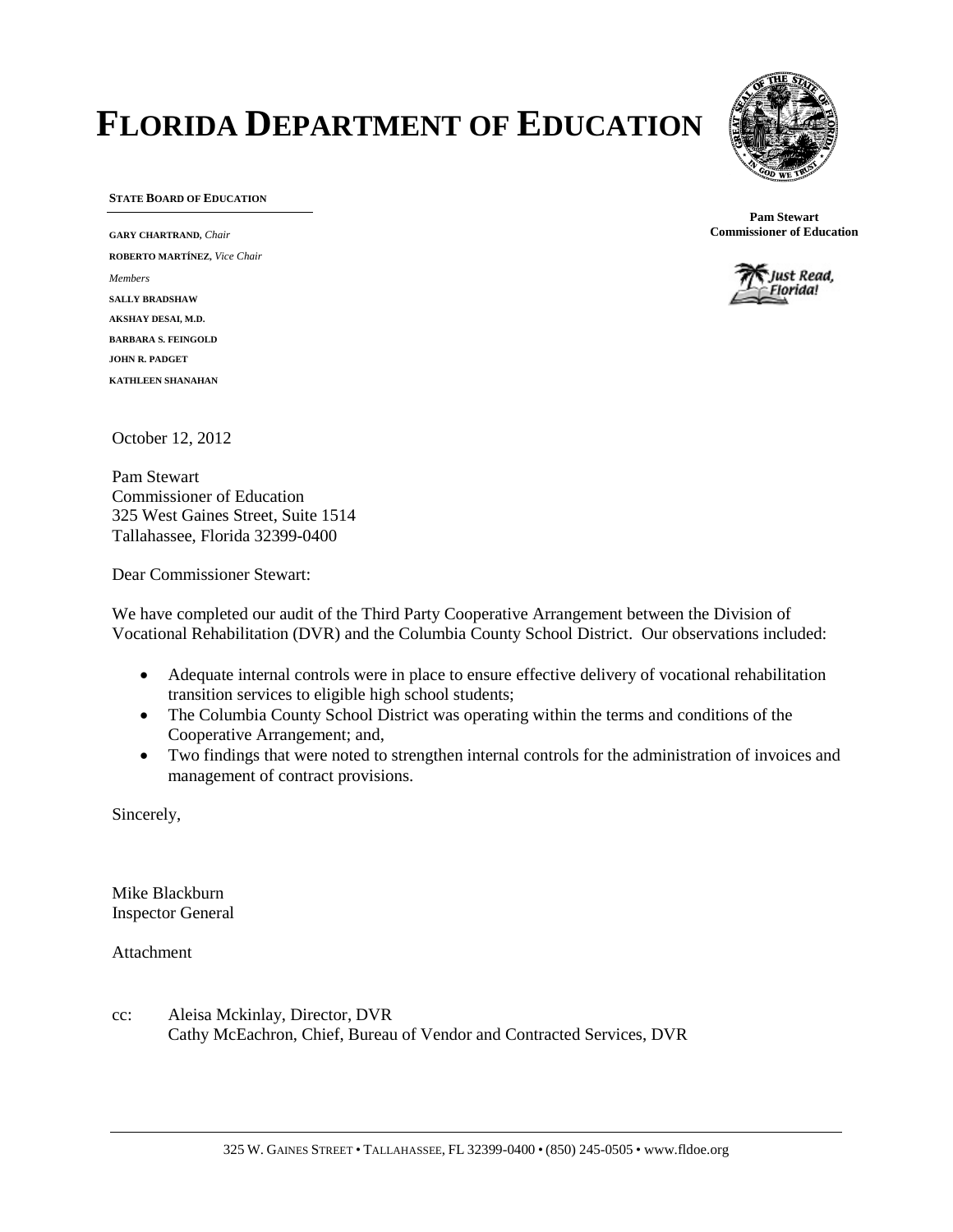



## **Florida Department of Education**

**Office of Inspector General**

**October 2012 Report No. A-1112DOE-021**

### **Third Party Cooperative Arrangement with Columbia County School District**

### **Executive Summary**

The Office of Inspector General (OIG) performed an audit of contract administration and performance by the Division of Vocational Rehabilitation (DVR) and the Columbia County School District. The audit covered activities under the Third Party Cooperative Arrangement (TPCA) between DVR and the Columbia County School District for the period of January 1, 2011, through June 30, 2011. The Arrangement, number 11-110, provided Community Based Work Experience (CBWE) to eligible students and became effective on September 01, 2010, through June 30, 2011.

Auditors found appropriate services were provided to high school students as intended by the Cooperative Arrangement. Observations also included:

- Adequate internal controls were in place to ensure effective delivery of vocational rehabilitation transition services to eligible high school students;
- The Columbia County School District was operating within the terms and conditions of the Cooperative Arrangement; and,
- Two findings that were noted to strengthen internal controls for the administration of invoices and management of contract provisions.

The first finding identified an internal control weakness that significantly increased the risk of invoices not being processed within acceptable timeframes as listed in the Arrangement. We recommend that DVR

management adopt and implement internal controls designed to record the submission and receipt of invoices submitted monthly.

The second finding identified an internal control weakness that significantly increased the risk of the Columbia County School District receiving payment for CBWE services without meeting all contract provisions. We recommend that DVR management adopt and implement internal controls to monitor the delivery of all contract provisions and deliverables as listed in the Cooperative Arrangement.

#### **Background**

The DVR enacted a Cooperative Arrangement with the Columbia County School District to provide CBWE services to eligible students of Columbia County during Fiscal Year 2010- 2011. The purpose of the Arrangement was to provide an innovative approach to creating and expanding CBWE and career exploration activities for students in Columbia County. According to the Arrangement, DVR and the Columbia County School District agreed to provide the services by sharing the cost for up to five (5) Full-Time School District Employment Specialists (ES). At a minimum, each ES was responsible for providing CBWE services for six (6) eligible students for Fiscal Year 2010-2011.

During the Arrangement, the Columbia County School District employed two (2) Employment Specialists who individually provided CBWE services to a minimum of six (6) eligible students in Columbia County. With a minimum of twelve (12) students served during Fiscal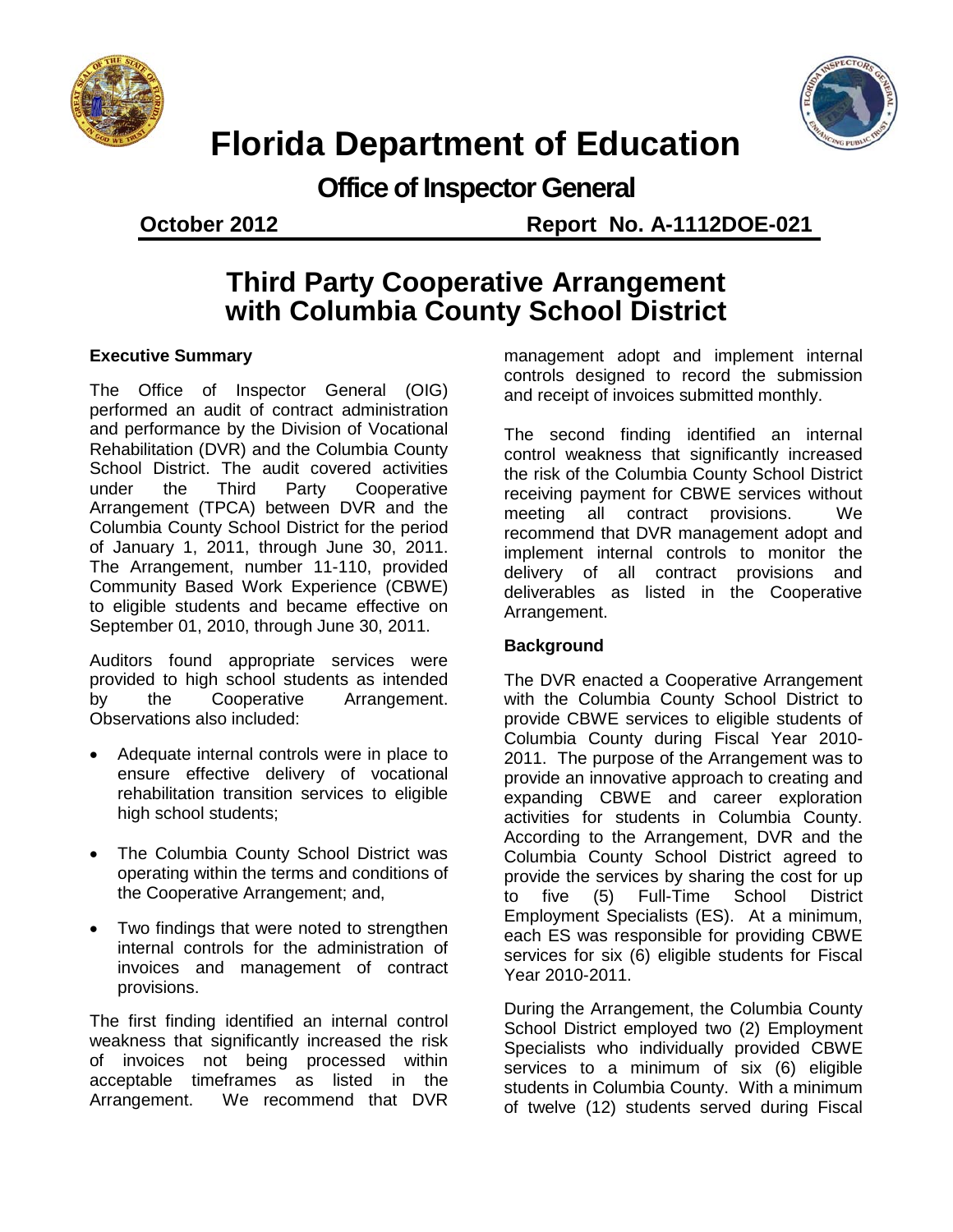Year 2010-2011, Columbia County Schools met the provision of serving at least six (6) eligible students per ES.

#### **Audit Results**

We determined that:

- Adequate internal controls were in place to ensure effective delivery of vocational rehabilitation transition services to eligible high school students; and,
- The Columbia County School District was operating within the terms and conditions of the Cooperative Arrangement.

The audit staff also noted two findings to<br>strengthen internal controls for the strengthen internal controls for the administration of invoices and management of contract provisions.

#### **Findings and Recommendations**

#### **Finding 1 - Internal controls for the administration of invoices should be strengthened and improved.**

The following documentation was reviewed:

- The DVR contract section invoice review process and policies;
- DVR client files, including referral applications, Individual Plans for Employment (IPE), TPCA Student Progress Reports, TPCA Student Tracking and Outcome Reports, case notes;
- Columbia County School District fiscal accountability, Civil Rights, ADA, and administrative processes and policies; and,
- Invoices and supporting documentation detailing CBWE services provided from January 1, 2011, to June 30, 2011.

The internal controls for DVR and Columbia County School District management were adequate to ensure effective delivery of TPCA and CBWE services. The Columbia County School District was also operating within Arrangement terms and conditions. However, we noted DVR and the Columbia County School District did not have uniform processes

in place to determine submission and receipt dates for invoices.

We reviewed six (6) primary invoices that were submitted by the Columbia County School District to DVR for reimbursement. The following conditions were noted:

- Six (6) of six (6) invoice submission and receipt dates could not be determined;
- One of six invoices was missing the TPCA Student Tracking and Outcome Report for both Employment Specialists;
- Four (4) of the six (6) invoices were paid at least one hundred (100) days after the Columbia County School District Representative approved invoice documentation; and,
- One (1) of the six (6) invoices was paid at least sixty (60) days after the Columbia County School District Representative approved invoice documentation.

Arrangement provisions state the contractor is responsible for submitting invoices and supporting documentation for reimbursement of CBWE services. The DVR is responsible for: ensuring supporting documentation is submitted by the contractor for reimbursement of CBWE services; and, approving the invoices and supporting documentation in a timely manner (Appendix).

Strengthened and improved internal controls will significantly increase accountability for both DVR, Columbia County School District, and improve the efficiency of invoice approval. It will also reduce DVR's liability in case of dispute for late payments.

#### **Recommendation**

DVR management should adopt and implement internal controls designed to record the receipt of invoices submitted monthly from the Columbia County School District. In addition, if the invoices need amendments or resubmission, all correspondence and return submissions should be recorded.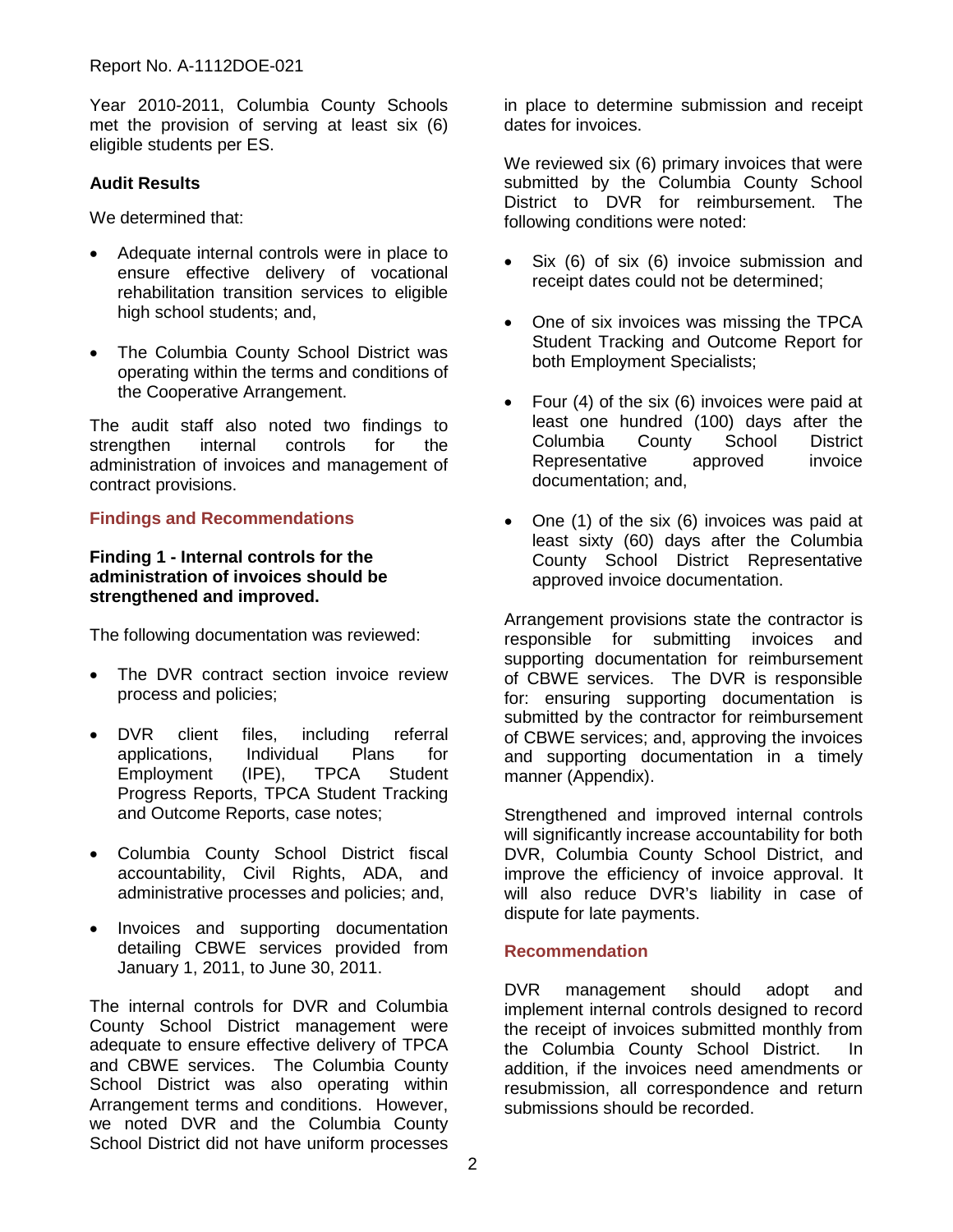#### **Management Response**

DVR management concurs with this finding. Their response is as follows: To ensure the "date an invoice is received in DVR" and "date an invoice is considered received as complete" in DVR are distinguishable and properly recorded on invoices, the TPCA invoices will now include two DVR receipt dates. Currently,<br>all invoices are date stamped as stamped as "Received/Division of Vocational Rehabilitation." The DVR Contract Manager will now date stamp the invoice a second time, as "Date Received Complete," upon receipt of all required documents. Also, DVR Management has recently hired additional staff to ensure invoices are processed timely.

#### **Finding 2 - Internal controls for management of contract provisions should be strengthened and improved.**

We reviewed a sample of nineteen (19) Columbia County School District student files, their corresponding DVR Student files, and Columbia County School District personnel files. The following conditions were noted:

- The Columbia County School District did not include DVR personnel in the evaluation process for Employment Specialists; and,
- Eleven (11) of Nineteen (19) Columbia County School District and DVR student files did not contain documentation or any reference to One-Stop referrals.

In summary, DVR did not ensure all contract provisions were satisfied prior to reimbursement of submitted invoices from the Columbia County School District.

According to the Arrangement, DVR is responsible for: designating staff to ensure contractual provisions are satisfied; ensuring supporting documentation is submitted by the contractor for reimbursement of CBWE services; and, approving the invoices and supporting documentation in a timely manner (Appendix).

Strengthened and improved internal controls that monitor the delivery of all provisions and

deliverables will significantly increase accountability for DVR and the Columbia County School District. It will also significantly increase the efficiency of CBWE service delivery according to the provisions listed in the Cooperative Arrangement. Strengthened internal controls will significantly reduce the risk of DVR reimbursing the Columbia County School District for services that were not provided.

#### **Recommendation**

DVR management should adopt and implement internal controls to ensure the Columbia County School District is following all contract provisions as listed within the Cooperative Arrangement.

#### **Management Response**

DVR management concurs with this finding. Their response is as follows: DVR Contract Manager will work with Columbia and DVR to develop a written plan to ensure DVR Area Staff is involved in Columbia's performance evaluations of the employment specialists. DVR's management will also reiterate to Columbia and local DVR offices in writing that reports, invoices, records and all other documents relating to the contract must be maintained.

#### **Objectives and Scope**

The objectives of the audit were to determine whether:

- Adequate internal controls are in place to ensure effective delivery of vocational rehabilitation transition services to eligible high school students; and,
- The Columbia County School District is operating within the terms and conditions of the Cooperative Arrangement.

The scope included all TPCA and CBWE services provided during the period January 1, 2011, through June 30, 2011.

#### **Methodology**

To achieve the objectives, auditors interviewed appropriate DVR and Columbia County School District staff, and reviewed: